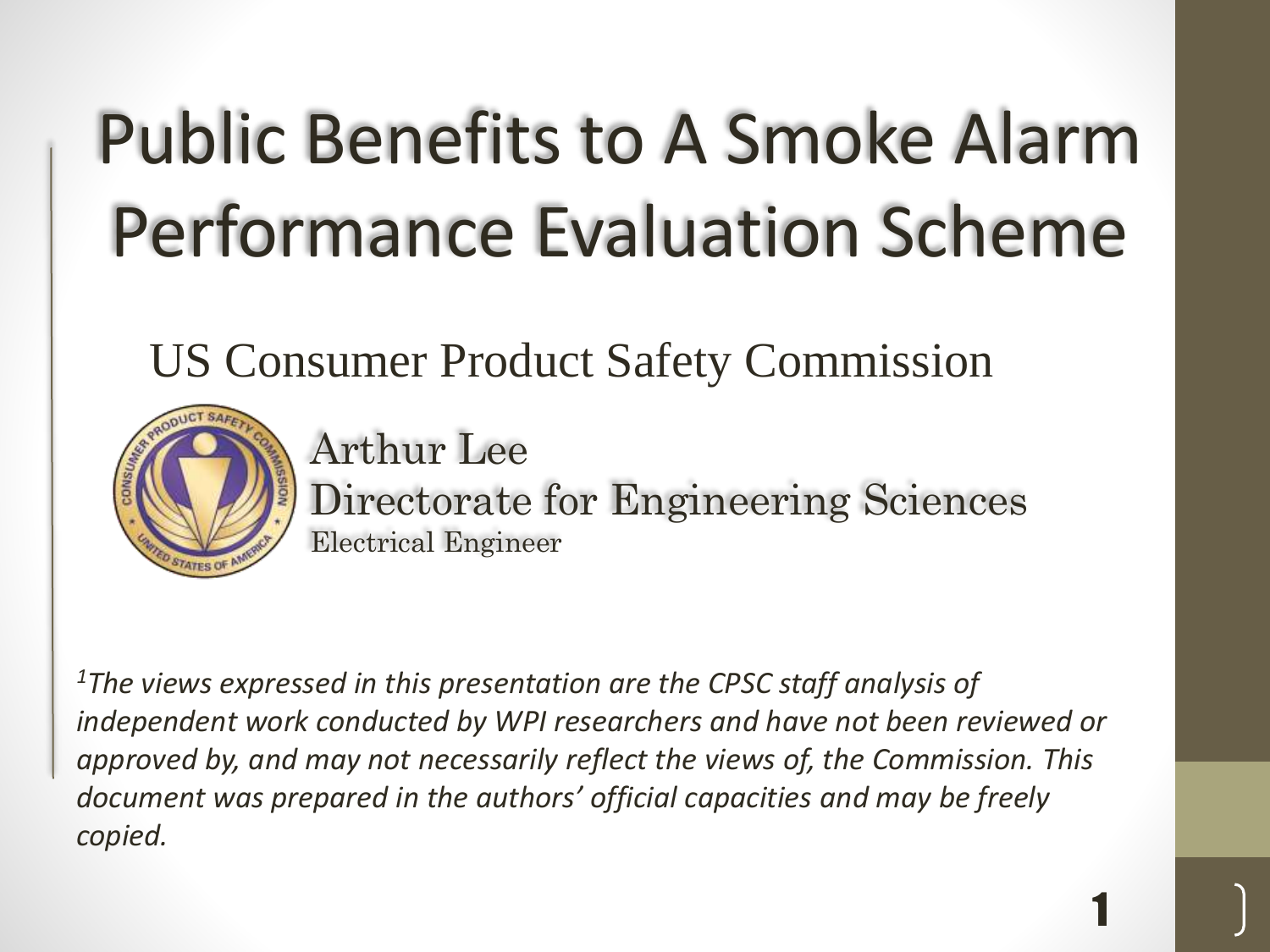## Interactive Qualifying Project (IQP) from Worcester Polytechnic Institute (WPI)

Based on original research by Everett Baker, Tyler Bennett, Jimmy Mosteller, and John Williams (Worcester Polytechnic Institute)



*Need for a Consumer Focused Smoke Alarm Performance System*, Worcester Polytechnic Institute, MA. (December 17th, 2015),

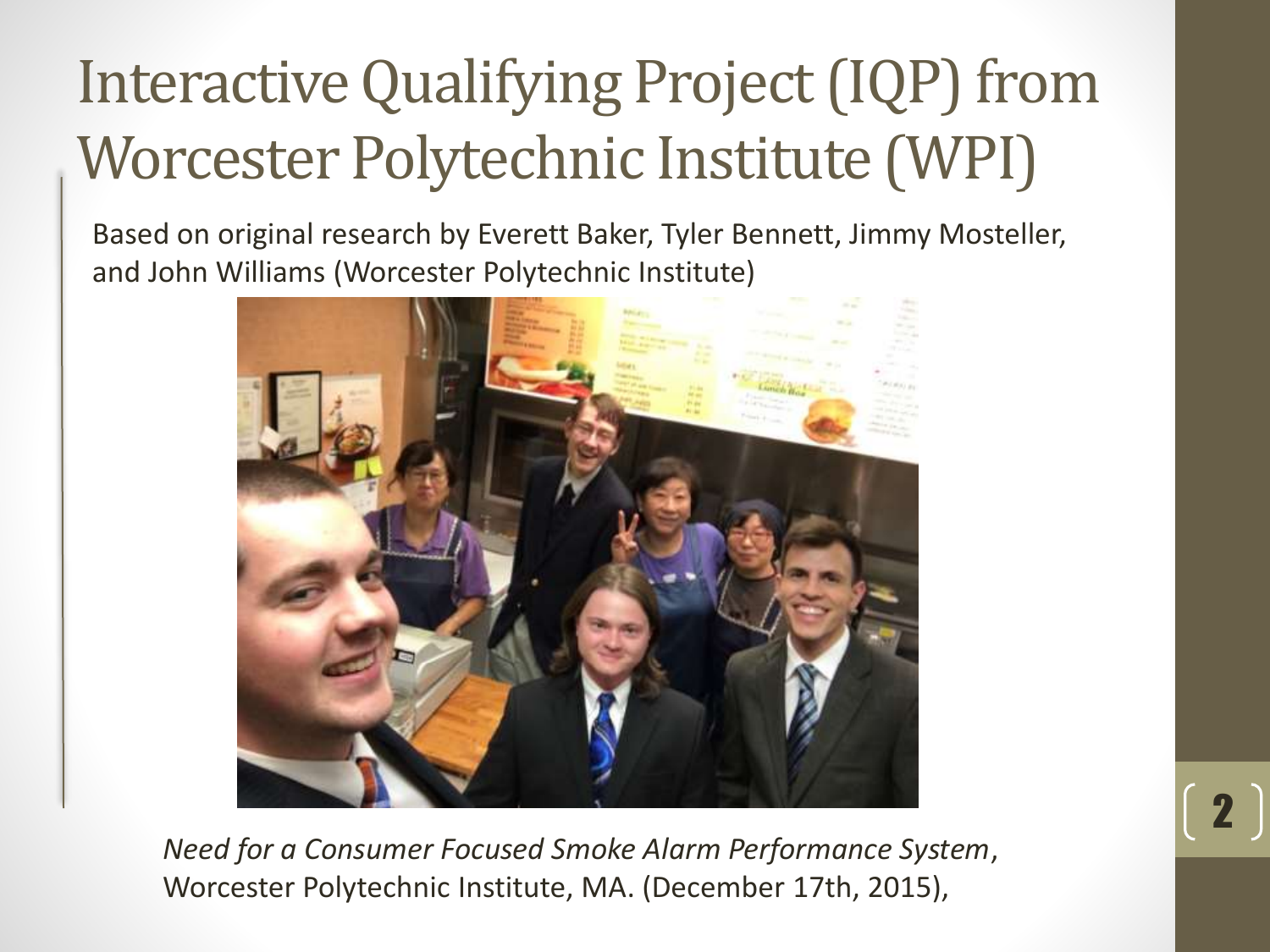#### WPI Student Team's Project Goals

- Assess consumer knowledge & preference.
- Develop consumer information sharing method.
- Evaluate if shared information is effective.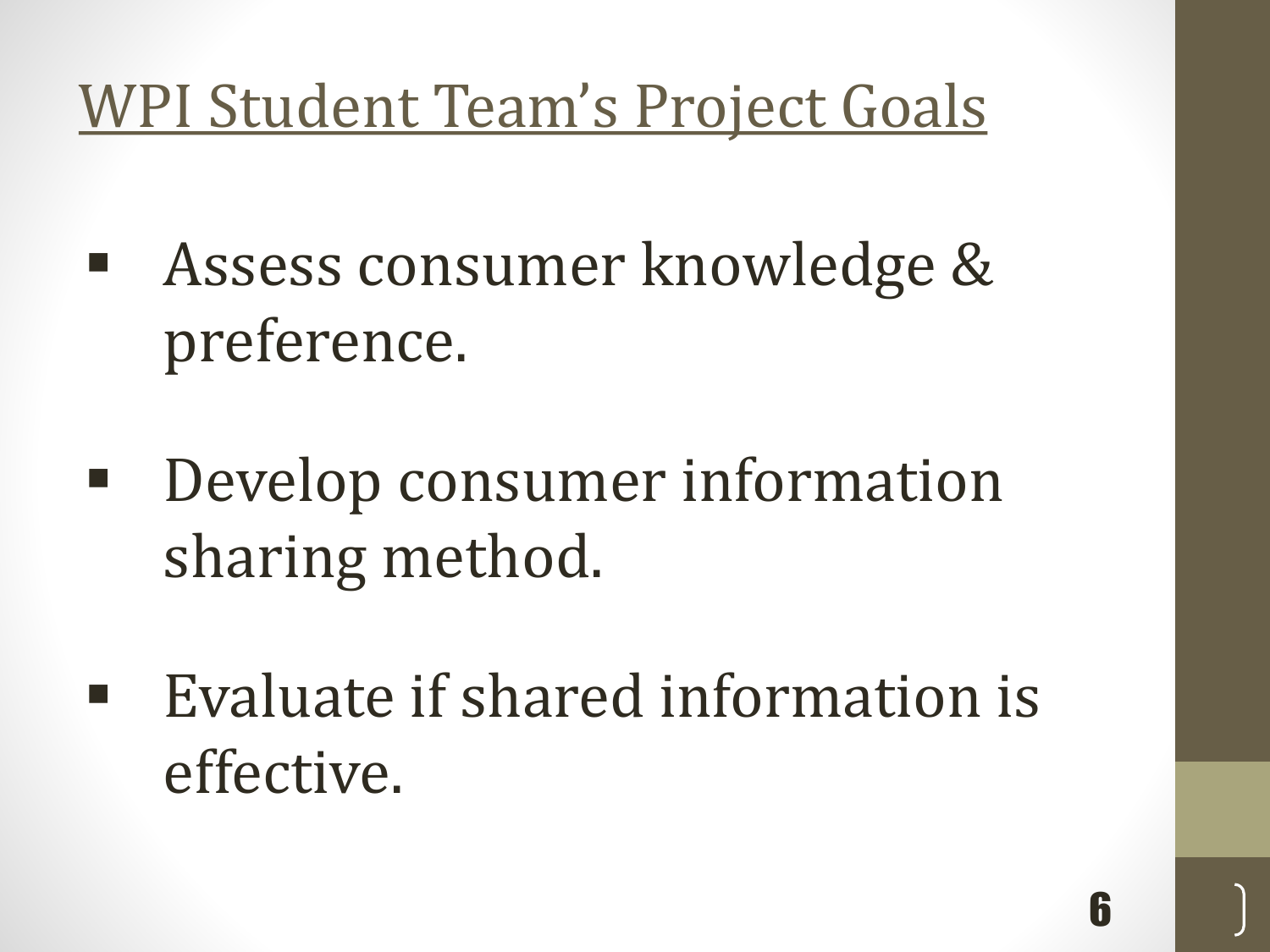## WPI Student Team's Project **Overview**

- Background Research
- **-** 1<sup>st</sup> Round of Data Collection
	- Interviews and surveys
- 2<sup>nd</sup> Round of Data Collection
	- Interviews and online surveys
- Conclusions & Recommendations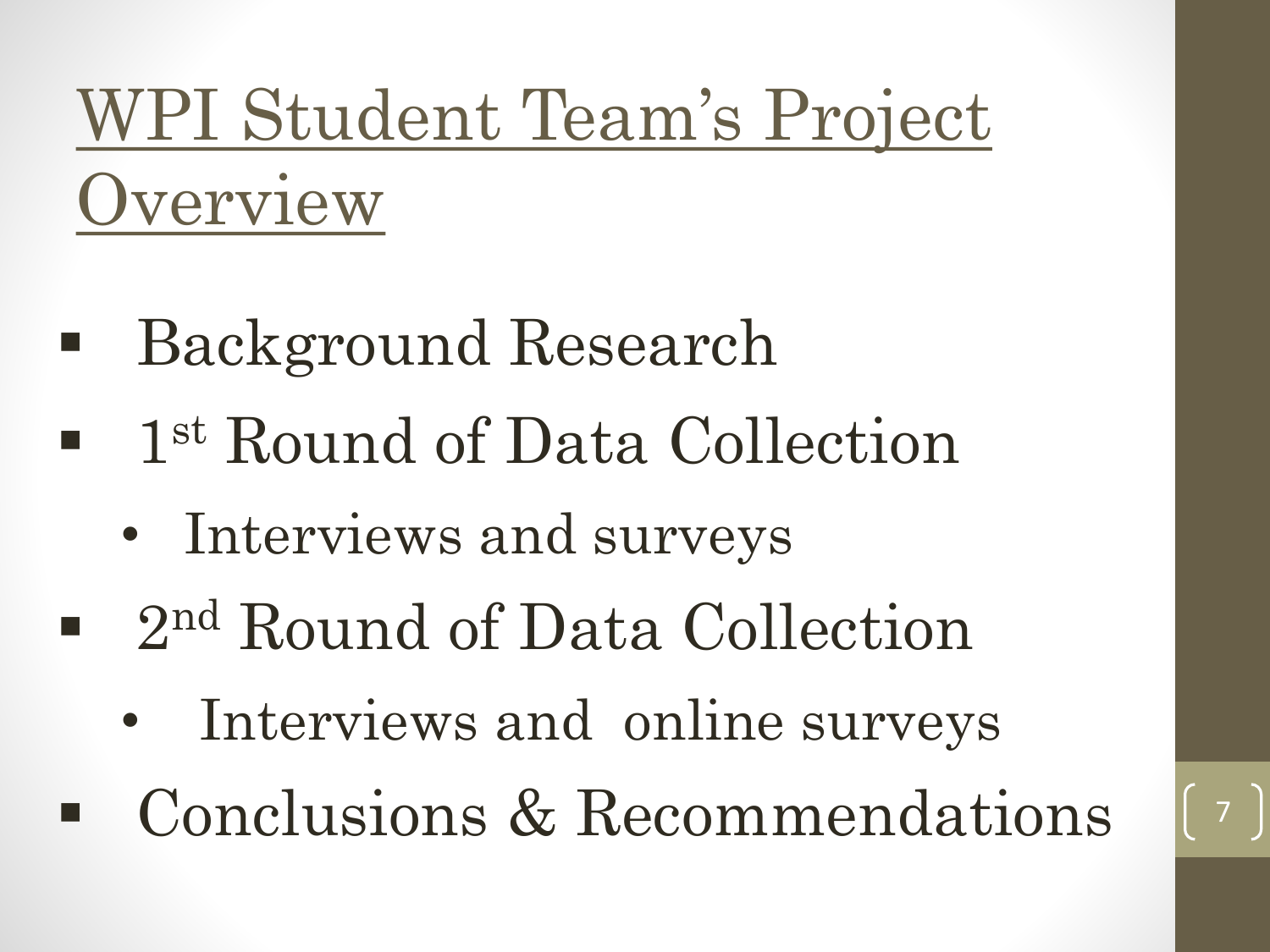## WPI Team Smoke Alarm Comparison Factors

# Performance Measures

# Convenience Features

- Sensitivity
- Power Source
- **Detection Time**
- Audibility
- **Interconnect ability**
- **Phone Connectivity**

- **10 Year Battery**
- Voice Alarms
- Hush Button
- Appearance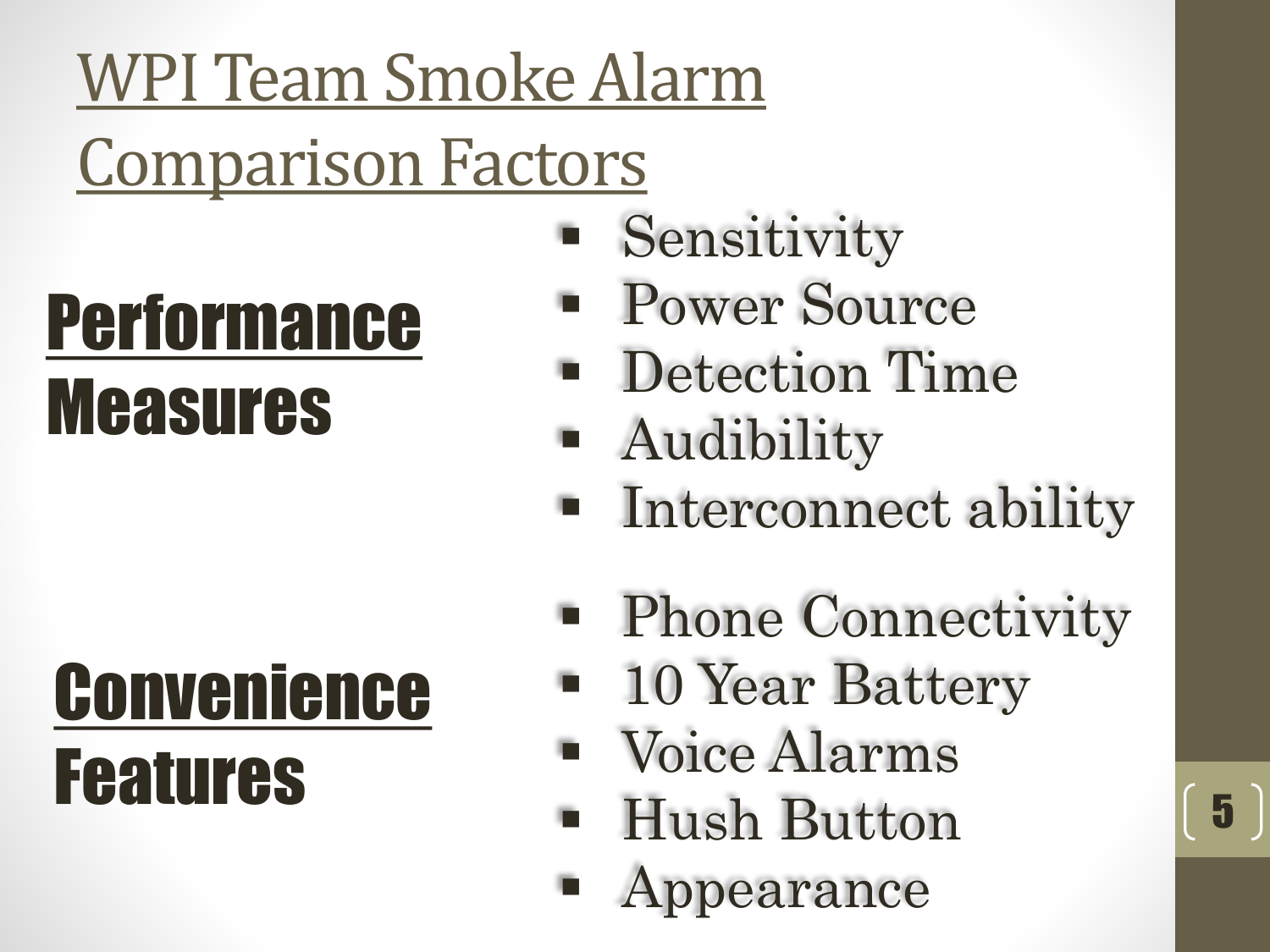## What are Low Involvement Products? Low Involvement Product

- Consumable item that entails minimal effort and consideration on the part of the consumer prior to purchase.
- The product does not have a substantial effect on the buyer's lifestyle and hence is not that significant an impact.
- A common product that consumers buy without thinking about it much, often because it is inexpensive, or the one they usually buy.

### Smoke Alarms

- Smoke alarms all basically look the same white, mainly round.
- Smoke alarms are passive devices that operate in the background. Rare interaction between the consumer and the smoke alarm.

6

• Smoke alarms are found in 95% of homes and cost as little as \$4.69.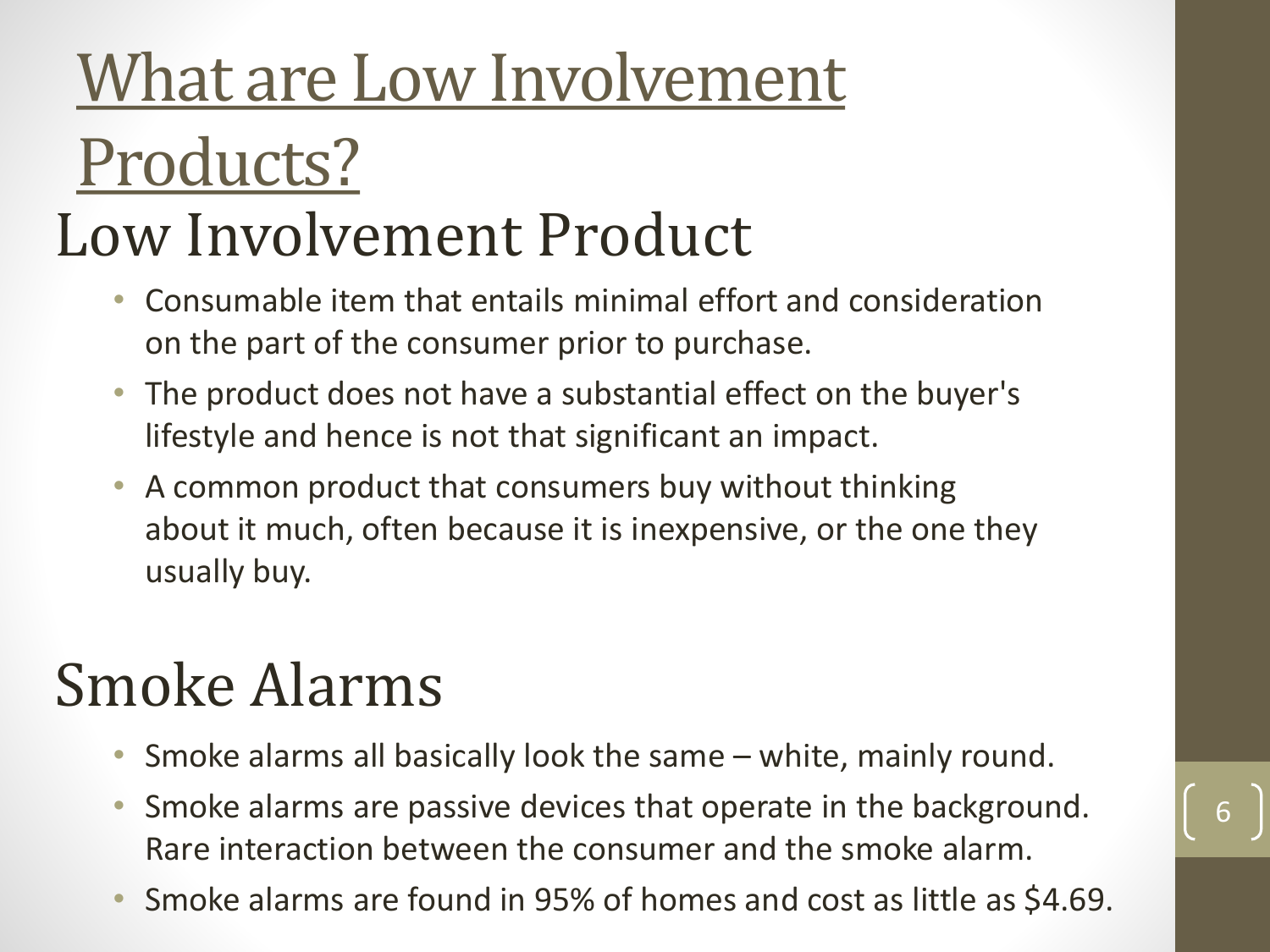# WPI Student Team: What do consumers know?

## Interviews

Interviews are a far more personal form of research than questionnaires or surveys. In the personal interview, the interviewer works directly with the respondent. The interviewer has the opportunity to probe or ask follow-up questions. [45 in-person interviews ]

## Surveys

Surveys are used to gather data on a topic by asking a large number of people to complete a questionnaire to gain insight into the topic through the answers provided by the respondents. [360 surveys (241 round 1 and 119 round 2)]

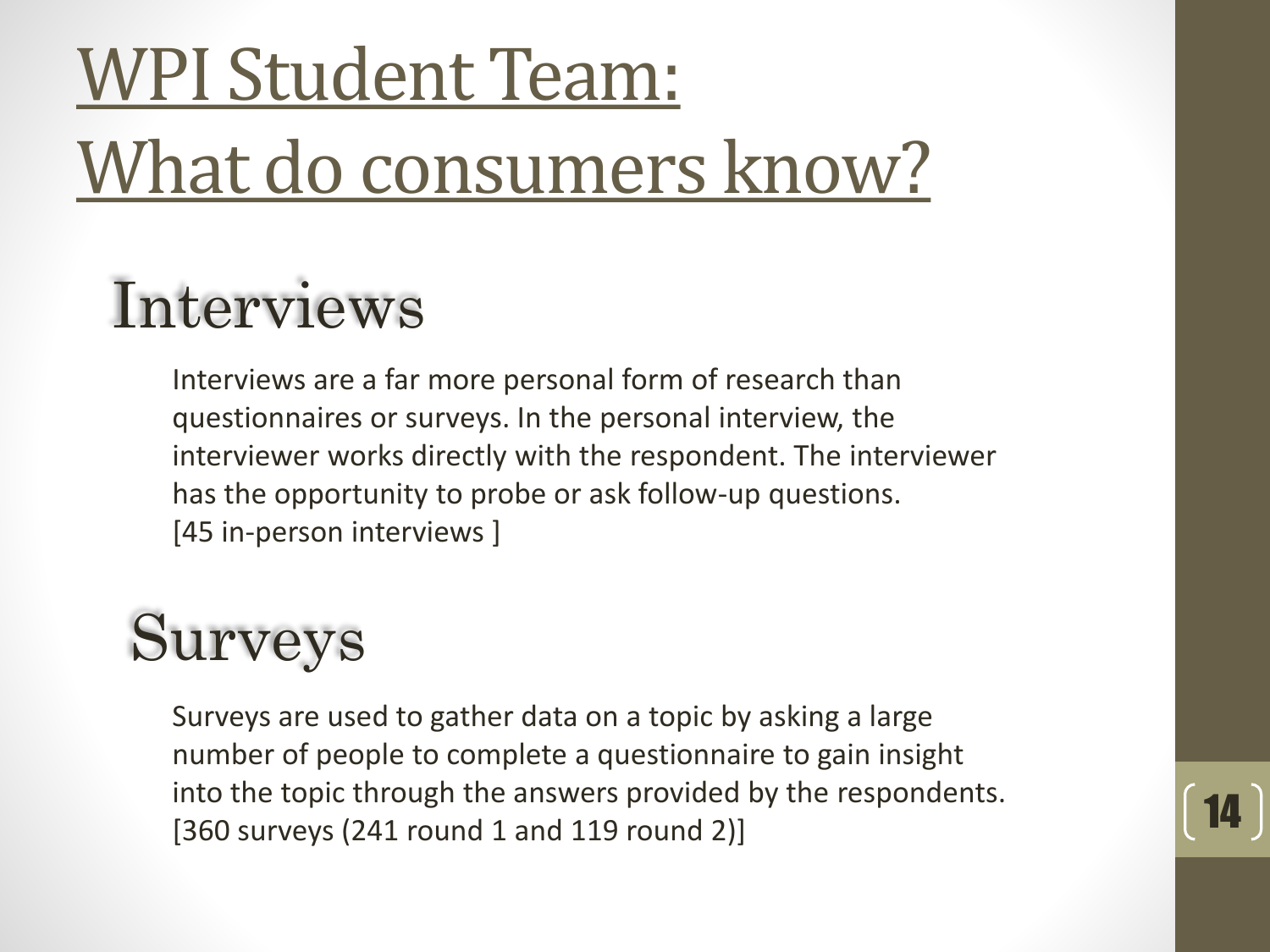| <b>WPI Student Team Interview Results</b>                                      |                                     |
|--------------------------------------------------------------------------------|-------------------------------------|
| <b>Question</b>                                                                | <b>Percent</b><br>$\mathrm{``Yes"}$ |
| a smoke alarm in your home?                                                    | 95.6                                |
| purchased a smoke alarm?                                                       | 44.4                                |
| aware that some smoke alarms respond<br>faster to certain fires?               | 14.4                                |
| aware of the locations in your home<br>where smoke alarms should be installed? | 56.7                                |
| smoke alarm inside or near your kitchen<br>that goes off often?                | 60.0                                |
| smoke alarm performance rating system<br>influence your [purchase] decision?   | 93.3                                |

8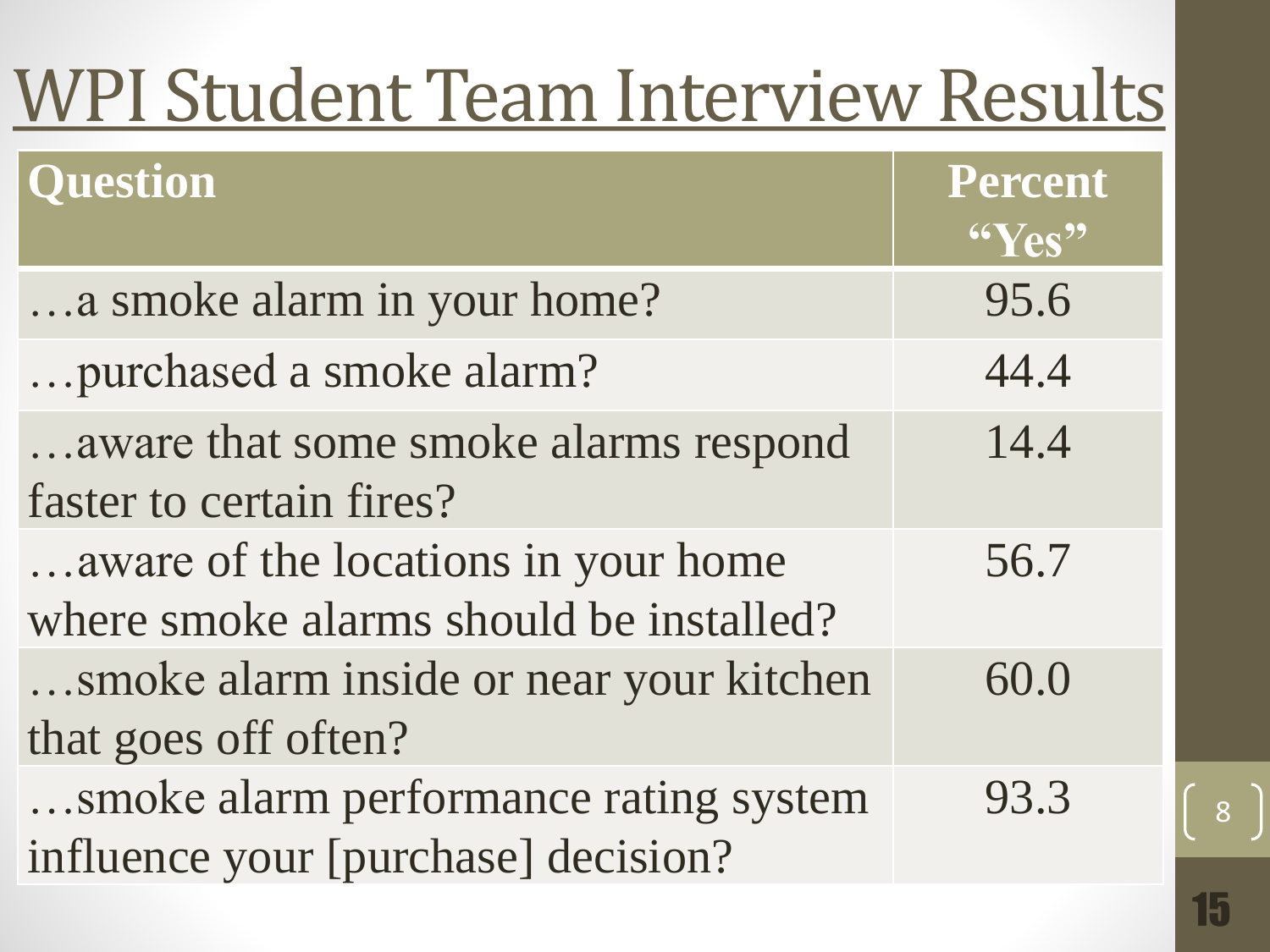WPI Student Team Interview Result

#### Question 3 – What features would you look for when

purchasing a smoke alarm?

#### **More Frequently Mentioned**

- 1) Reliability
- 2) Battery life
- 3) Ease of installation
- 3) Price
- 4) Audibility
- 4) Ease of use
- 4) Hardwire only
- 4) Nuisance resistance
- 5) Battery powered
- 5) Hush button
- 5) Brand

#### **Less Frequently Mentioned**

- 8) Sensitivity
- 8) Reviews
- 8) Requirements
- 8) Low battery chirp
- 8) Longevity
- 8) Hush remote
- 8) Hardwire with battery back-up
- 8) Battery removal
- 8) Able to disconnect
- 8) Easily found battery type
- 8) 10-year battery
- 7) Able to interconnect
- 7) Accuracy
- 6) Call in an emergency
- 6) Carbon monoxide
- 6) Aesthetics 9

Same color and number represents same score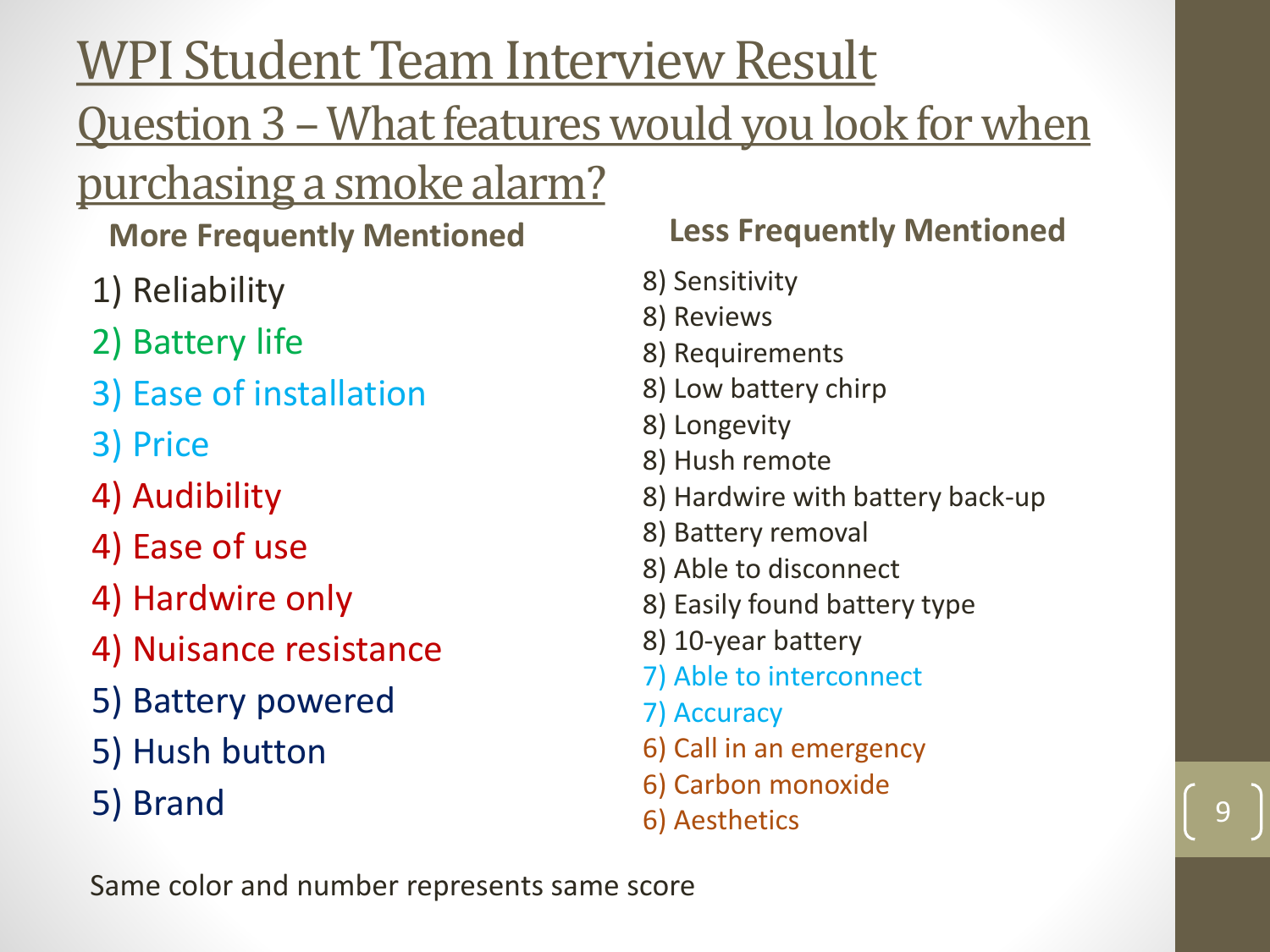# WPI Team - Survey 1 Results

#### (241 respondents)

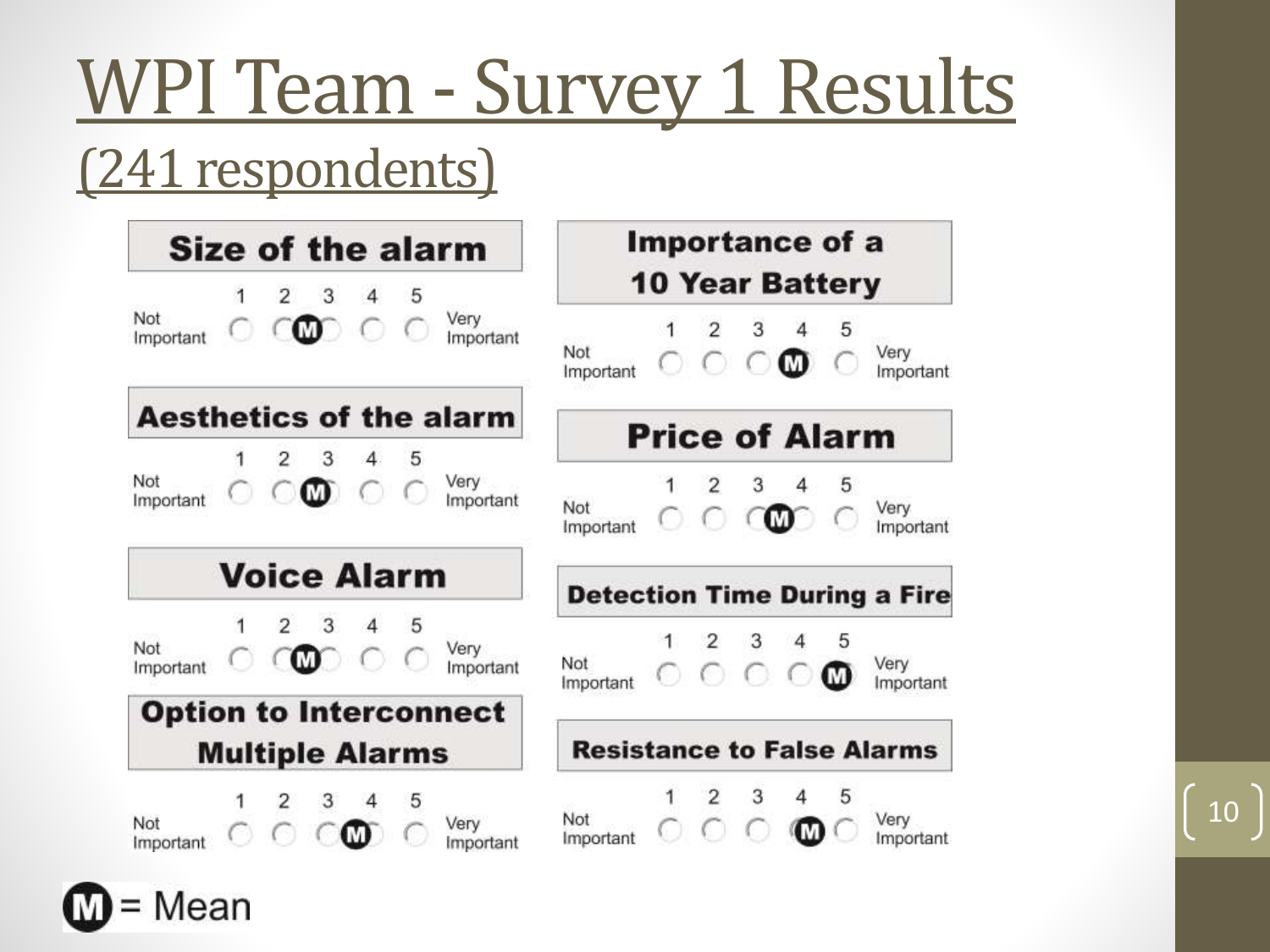# Summary of WPI Data Set

- Respondents want a smoke alarm that works as intended or how they thought it should work (reliable).
- Respondents wanted a smoke alarm that is easy to install and use, and cost effective.
- Most (95%) of the respondents had a smoke alarm but less than half (44%) ever purchased one.
- Less than 15% of the respondents knew different types of smoke alarms respond to different smoke/fires.
- More than half of the respondents (60%) said their smoke alarm sounds from cooking.
- Respondents thought detection and resistance to nuisance sources are important.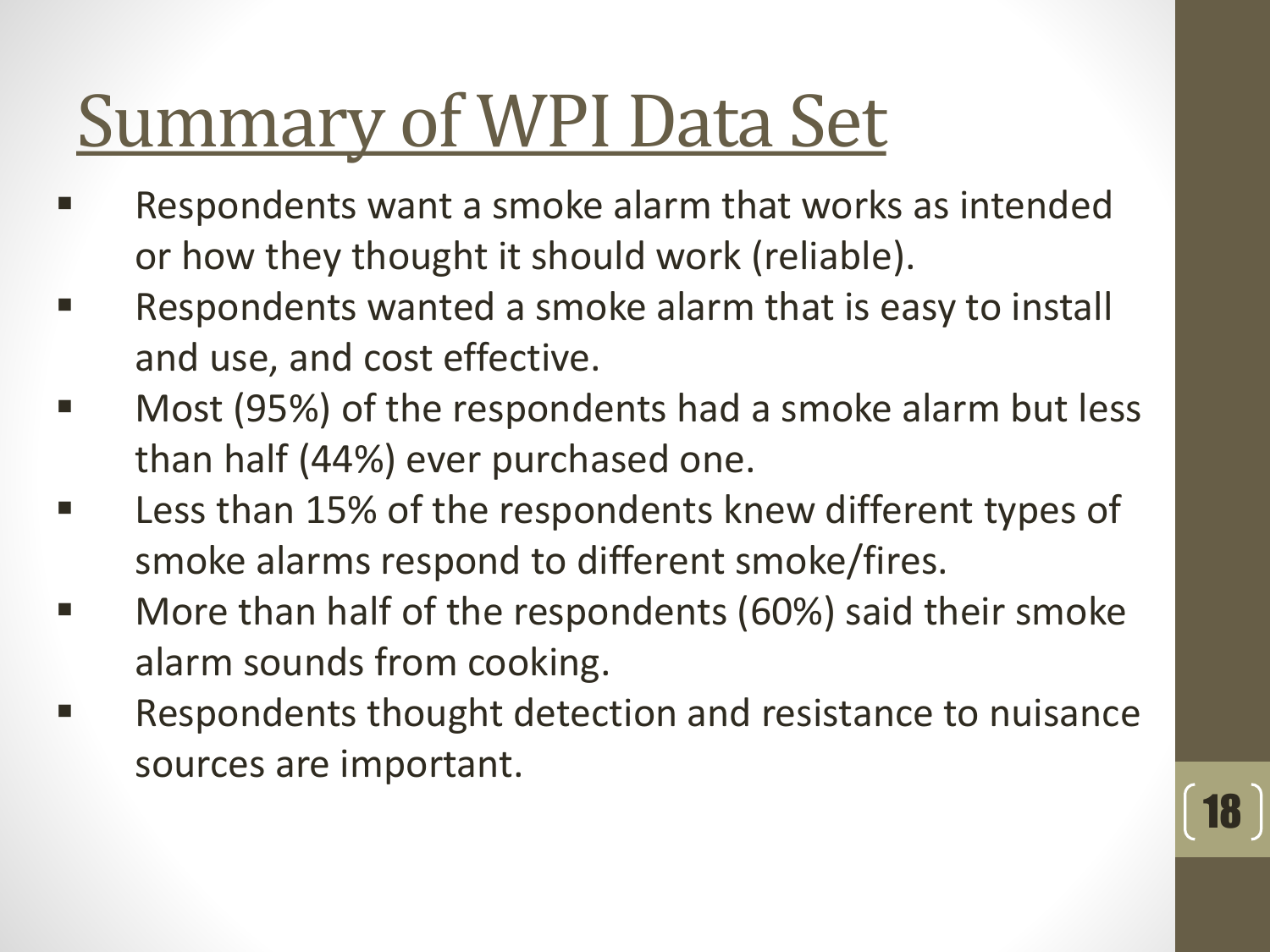# WPI Survey Data Set 2 - **Questions**

- How will consumers really choose a smoke alarm based on packaging information?
- •Does price versus performance affect the decision?

12

• Are standard icons or text used comprehensible?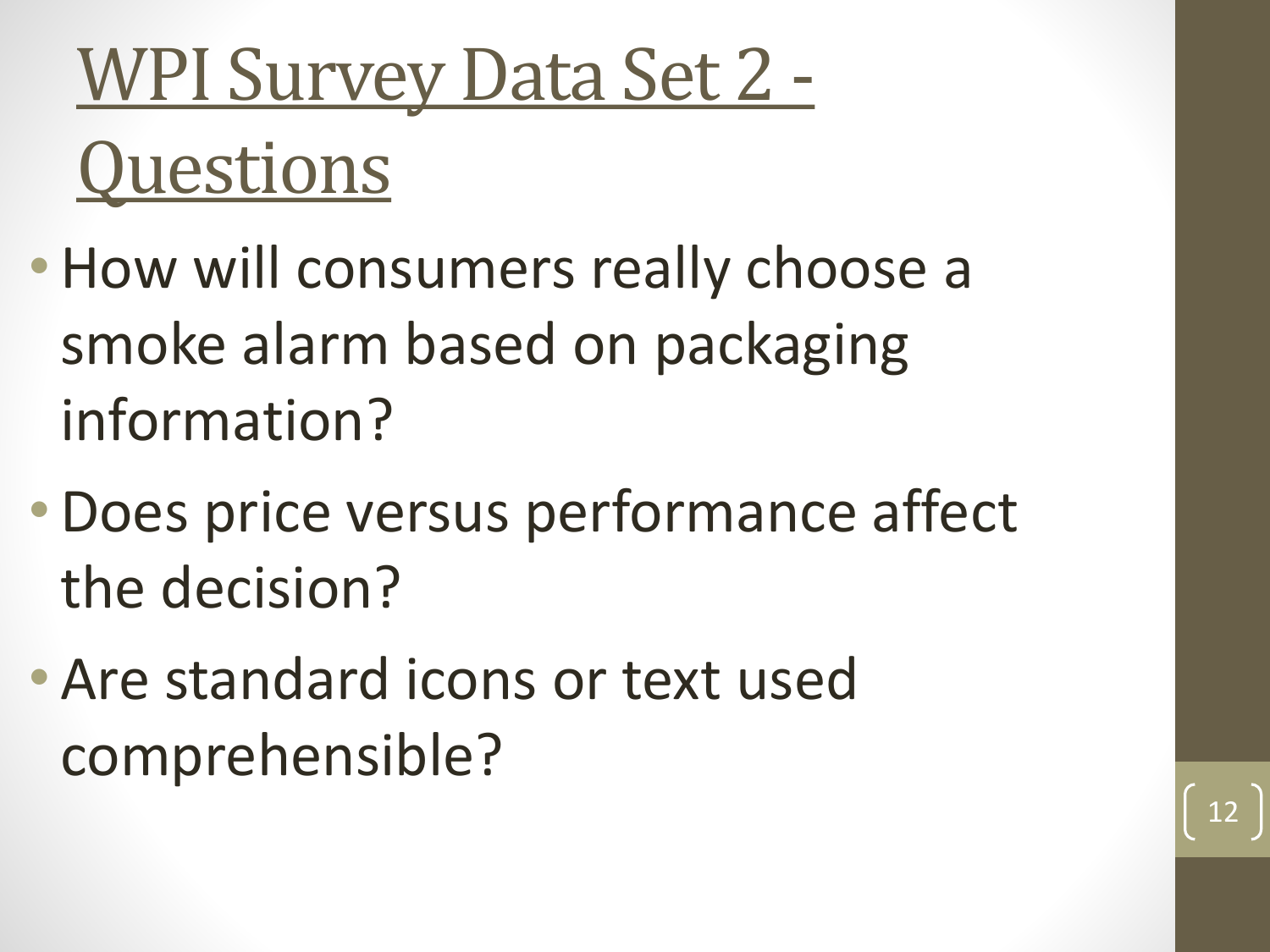#### WPI Question1 – Which smoke alarm would be your first choice?

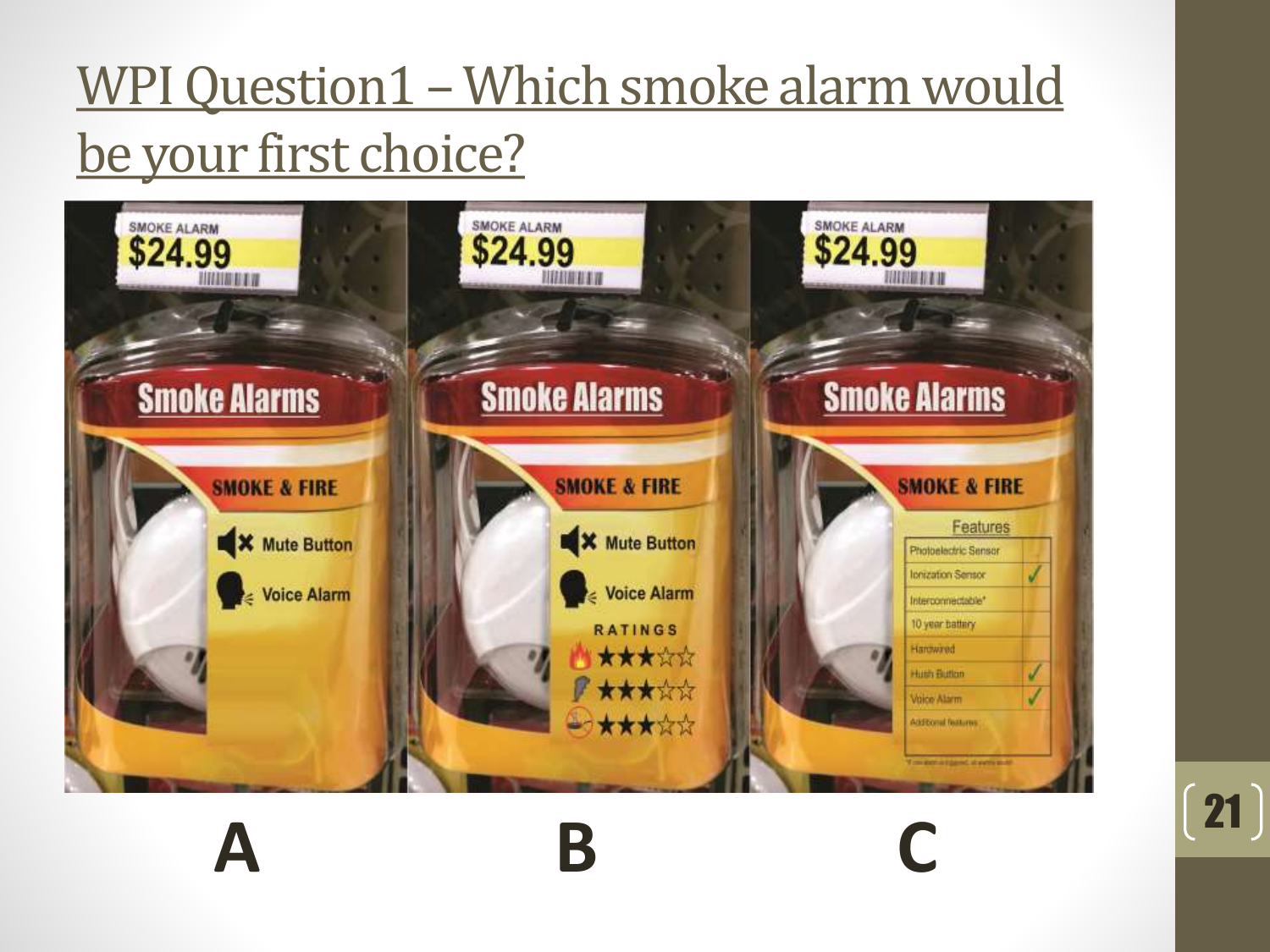# WPI Question 1 – results

#### Which smoke alarm would be your first choice?







- 46.7% selected the smoke alarm with a features list
	- Clear on features (included and missing)
	- More information
- 34.2% selected the smoke alarm with the performance rating system
	- Did not believe rating
	- Clear or unclear graphics
	- Low rating
	- 19.2% selected the smoke alarm with the minimum information
		- Missing information
		- Displays included features
		- Less information

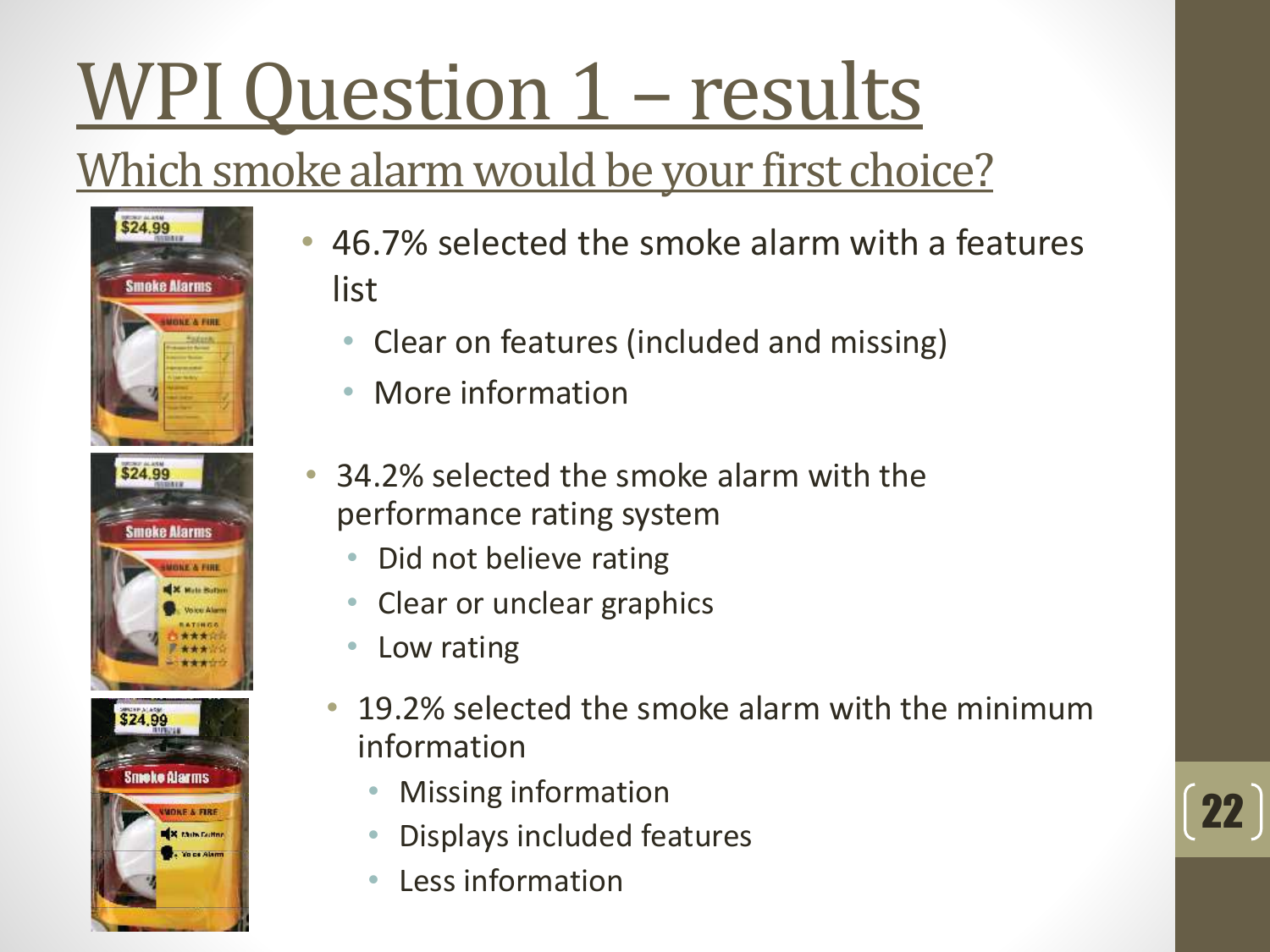#### WPI Question 2 – Which smoke alarm are you more likely to buy? (Price difference)



- 93.2% selected the smoke alarm that cost less
	- Better price
	- Looks the same as the costly option



- 6.7% selected the smoke alarm that cost more
	- Cost may indicate better quality
	- Missing features for cost

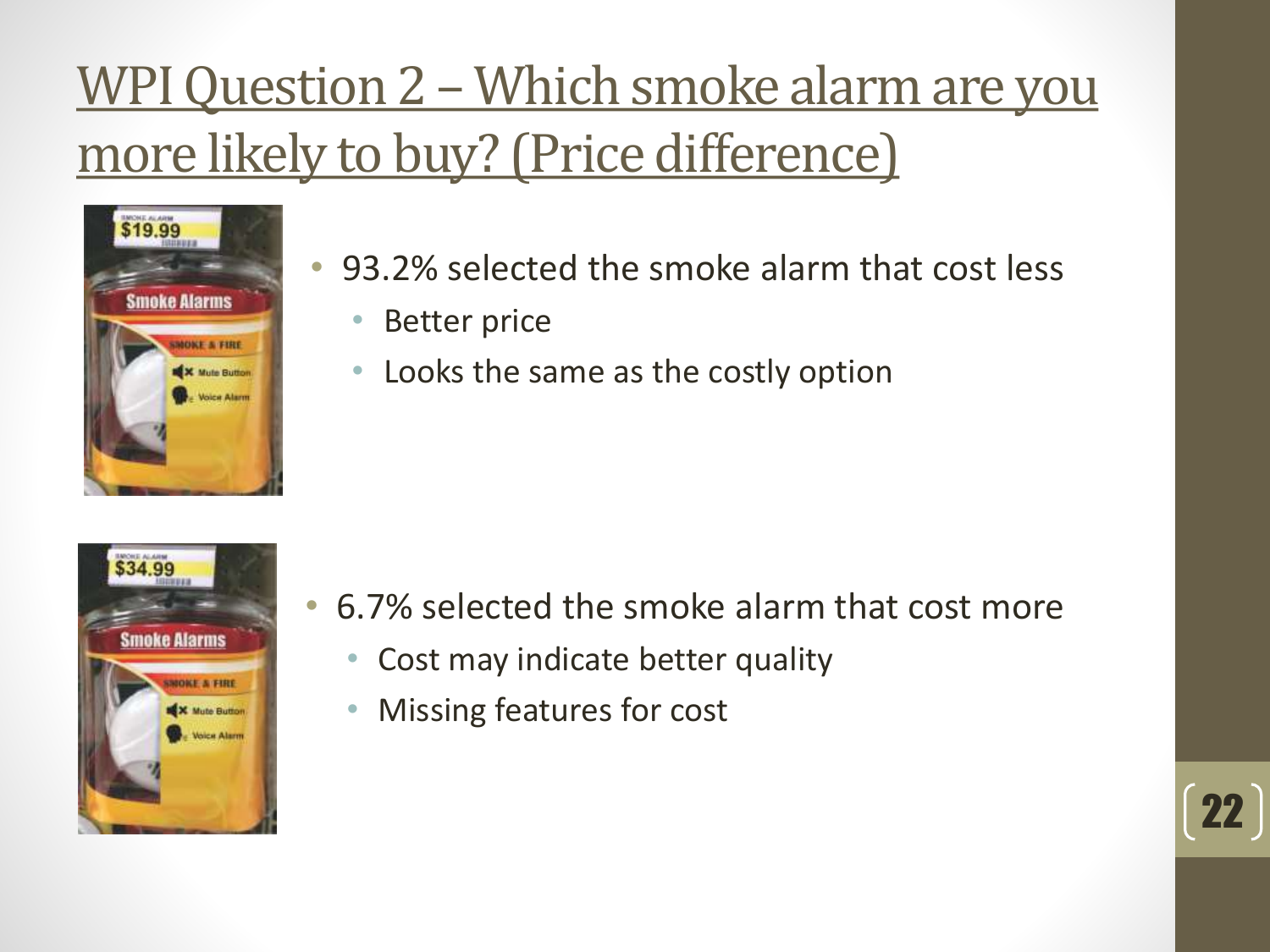#### WPI Question 3 – Which smoke alarm are you more likely to buy? (Price and performance)



- 16.7% selected the smoke alarm that cost less
	- Price (Item looks the same as the costly unit)
	- No rating context
	- Sufficient meets the minimum needs



• 83.3% selected the smoke alarm that cost more

- Better rating
- Worth the extra cost
- Rating legitimacy
- Safety product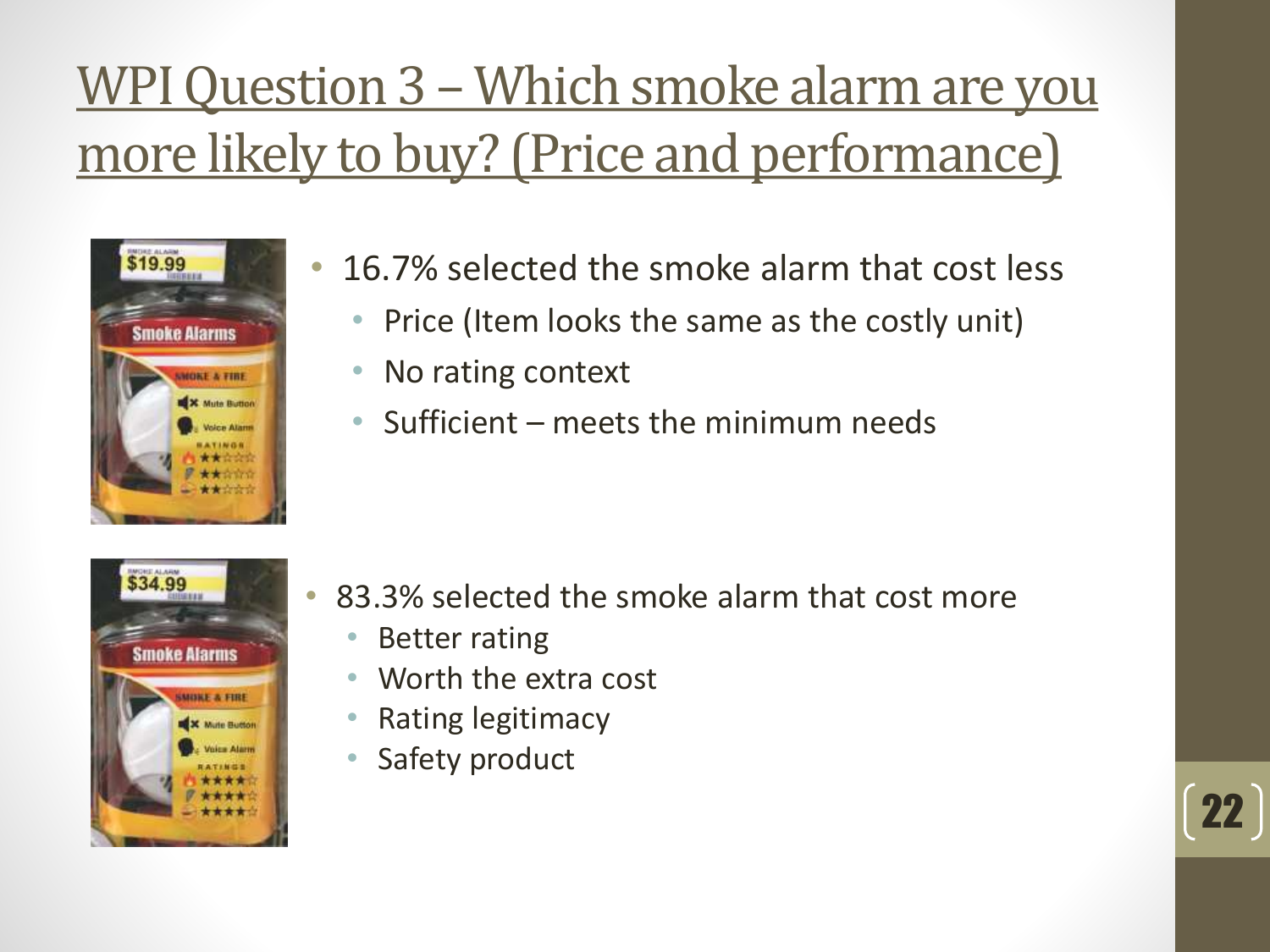## WPI - Do consumers understand the icons used to convey performance ?





Flaming Smoldering Nuisance

Resistance

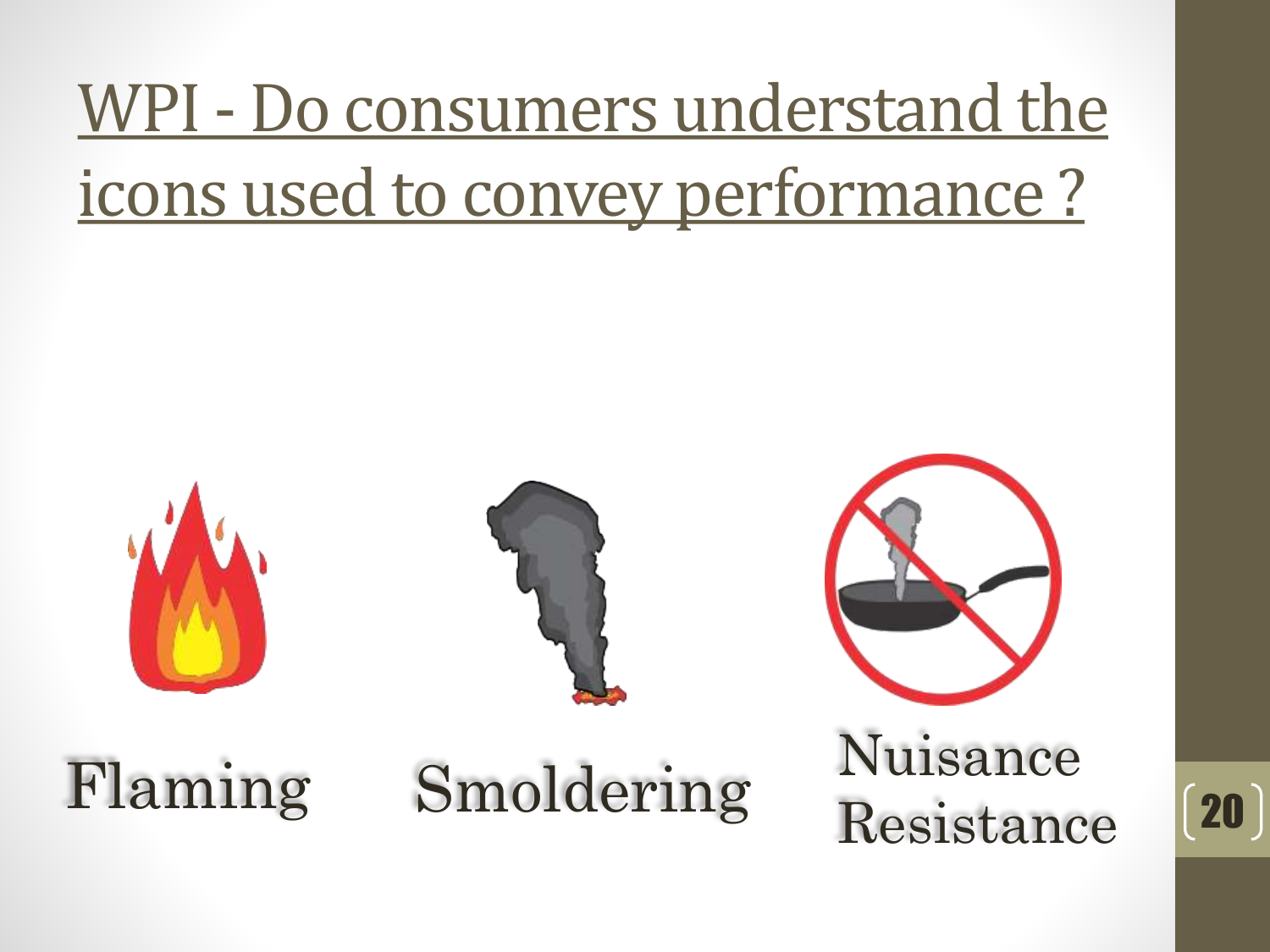## WPI Survey 1 (Icons) – Consumers were asked a series of questions





<sup>24</sup> **98% 97% 68%**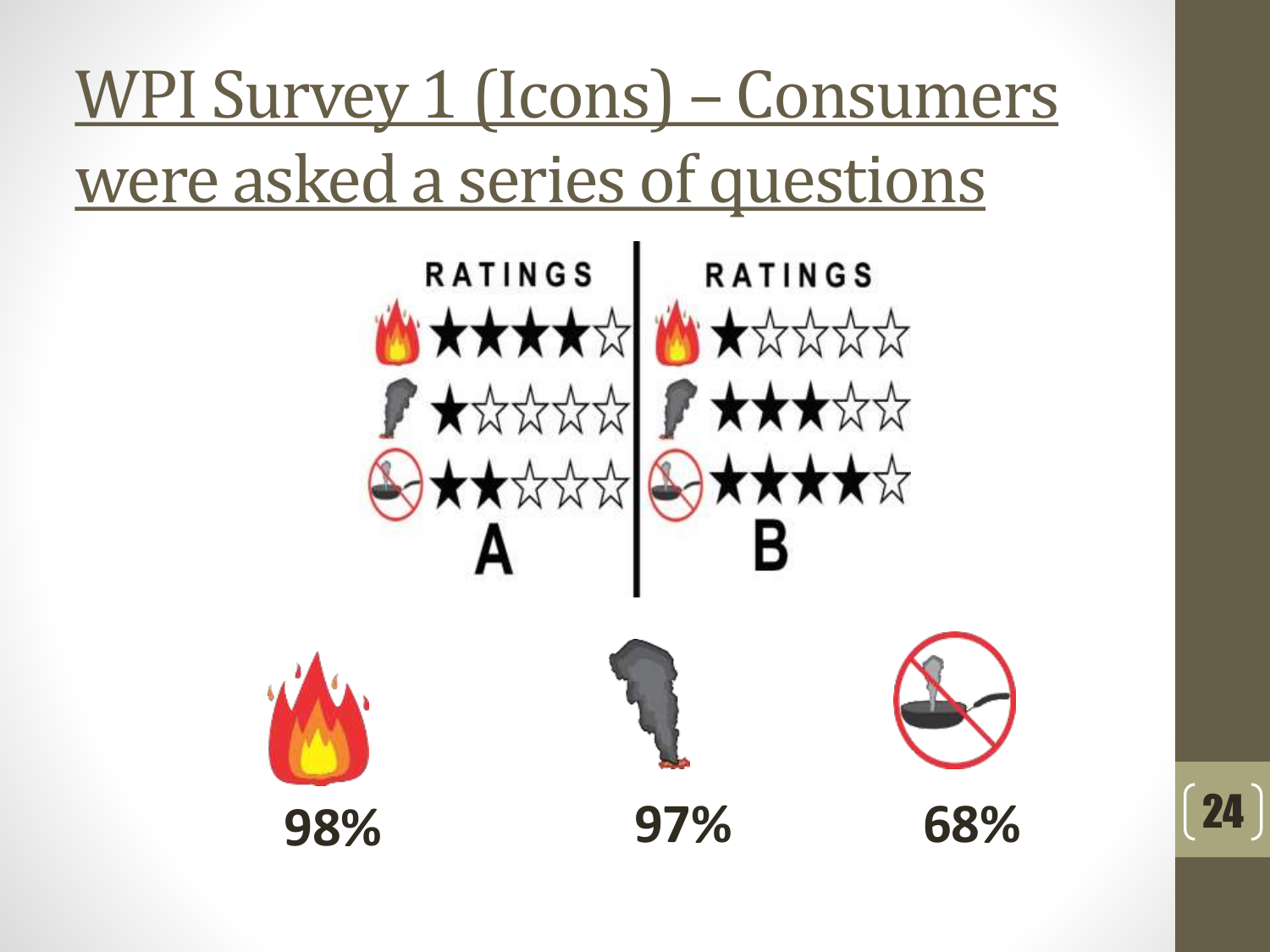## WPI Survey 2 (Text) – Consumers were asked a series of questions



Sensitivity To Flaming

**96% 95% 75%** <sup>25</sup> **Sensitivity** to Smoldering

Nuisance Resistance